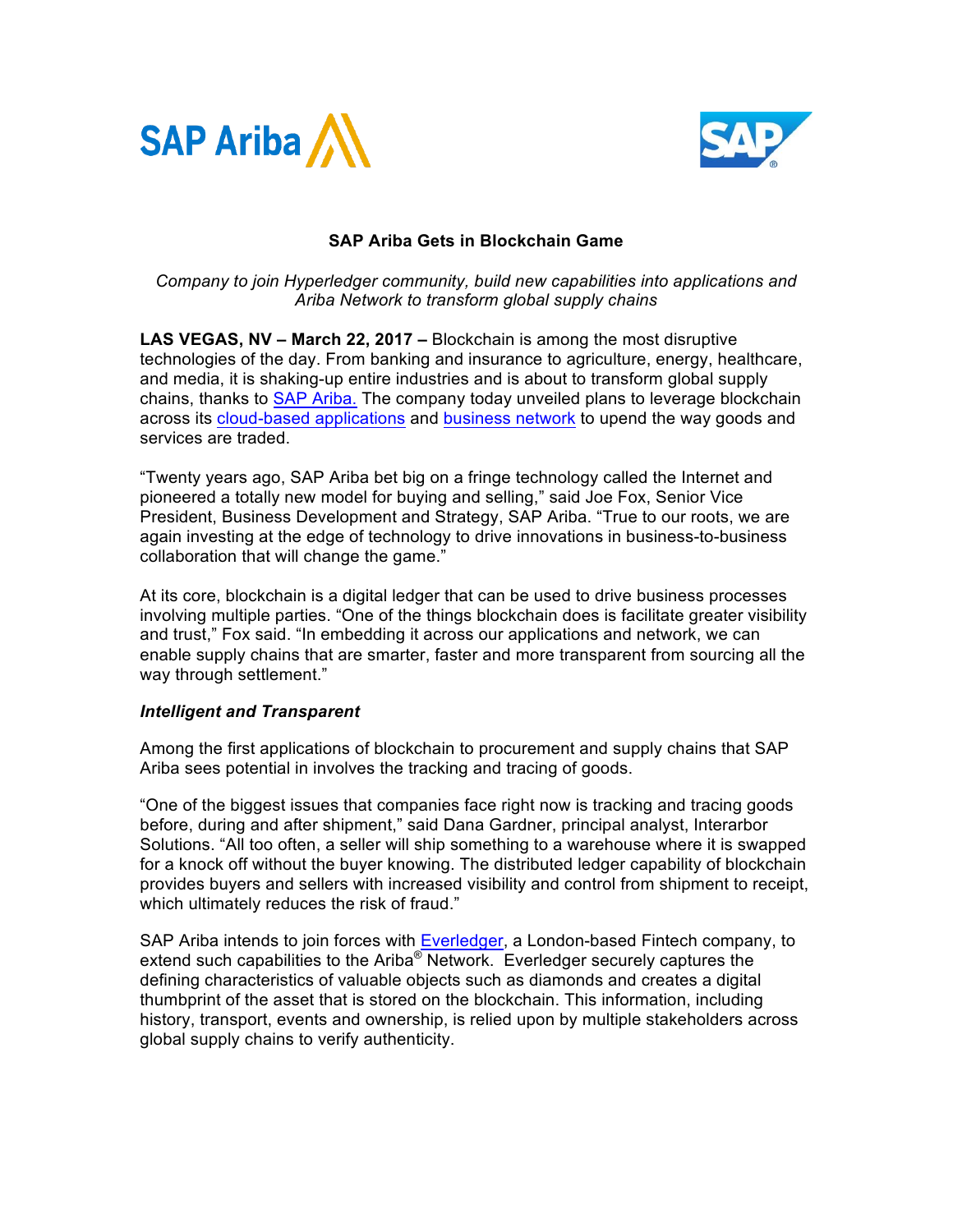"By harnessing the best of disruptive technology, we've built a global platform of provenance by connecting records of authenticity to a physical object and its certification as it moves throughout the supply chain," says Leanne Kemp, CEO and Founder of Everledger. "We know the impact this can have. Integrating our technology with SAP Ariba's business network can not only lead to a reduction of risk and fraud for stakeholders, but additionally helps to re-shape a new era of global trade focused the pillars of transparency, sustainability and ethics."

According to Fox, such technology is a natural fit within SAP Ariba's solutions. "If you can track and trace diamonds, you can track and trace anything," he says.

Everledger is one of several companies leveraging emerging technologies such as blockchain, artificial intelligence, machine learning and the Internet of Things set to present at SAP Ariba Live, the premier business commerce conference which kicked off today at the Cosmopolitan of Las Vegas.

## **About Everledger**

Everledger is a global, digital ledger that tracks and protects diamonds and other valuable items on their lifetime journey. Using the best of emerging technology, Everledger provides insurance companies, banks and multiple stakeholders across supply chains with an immutable history of an item's authenticity, existence and ownership. Founded in April 2015 by Australian entrepreneur Leanne Kemp, Everledger has digitally secured over 1,000,000 diamonds on the blockchain and is extending the platform's technology to asset classes including fine wine and art. For more information www.everledger.io.

### **About SAP Ariba**

SAP Ariba is how companies connect to get business done. On the Ariba Network, buyers and suppliers from more than 2.5 million companies and 190 countries discover new opportunities, collaborate on transactions and grow their relationships. Buyers can manage the entire purchasing process, while controlling spending, finding new sources of savings and building a healthy supply chain. And suppliers can connect with profitable customers and efficiently scale existing relationships – simplifying sales cycles and improving cash control along the way. The result is a dynamic, digital marketplace, where more than \$1 trillion in commerce gets done every year. To learn more about SAP Ariba, visit www.ariba.com

### **About SAP**

As market leader in enterprise application software, SAP (NYSE: SAP) helps companies of all sizes and industries run better. From back office to boardroom, warehouse to storefront, desktop to mobile device – SAP empowers people and organizations to work together more efficiently and use business insight more effectively to stay ahead of the competition. SAP applications and services enable approximately 345,000 customers to operate profitably, adapt continuously, and grow sustainably. For more information, visit www.sap.com.

# # #

Any statements contained in this document that are not historical facts are forward-looking statements as defined in the U.S. Private Securities Litigation Reform Act of 1995. Words such as "anticipate," "believe," "estimate," "expect," "forecast," "intend," "may," "plan," "project," "predict," "should" and "will" and similar expressions as they relate to SAP are intended to identify such forward-looking statements. SAP undertakes no obligation to publicly update or revise any forward-looking statements. All forward-looking statements are subject to various risks and uncertainties that could cause